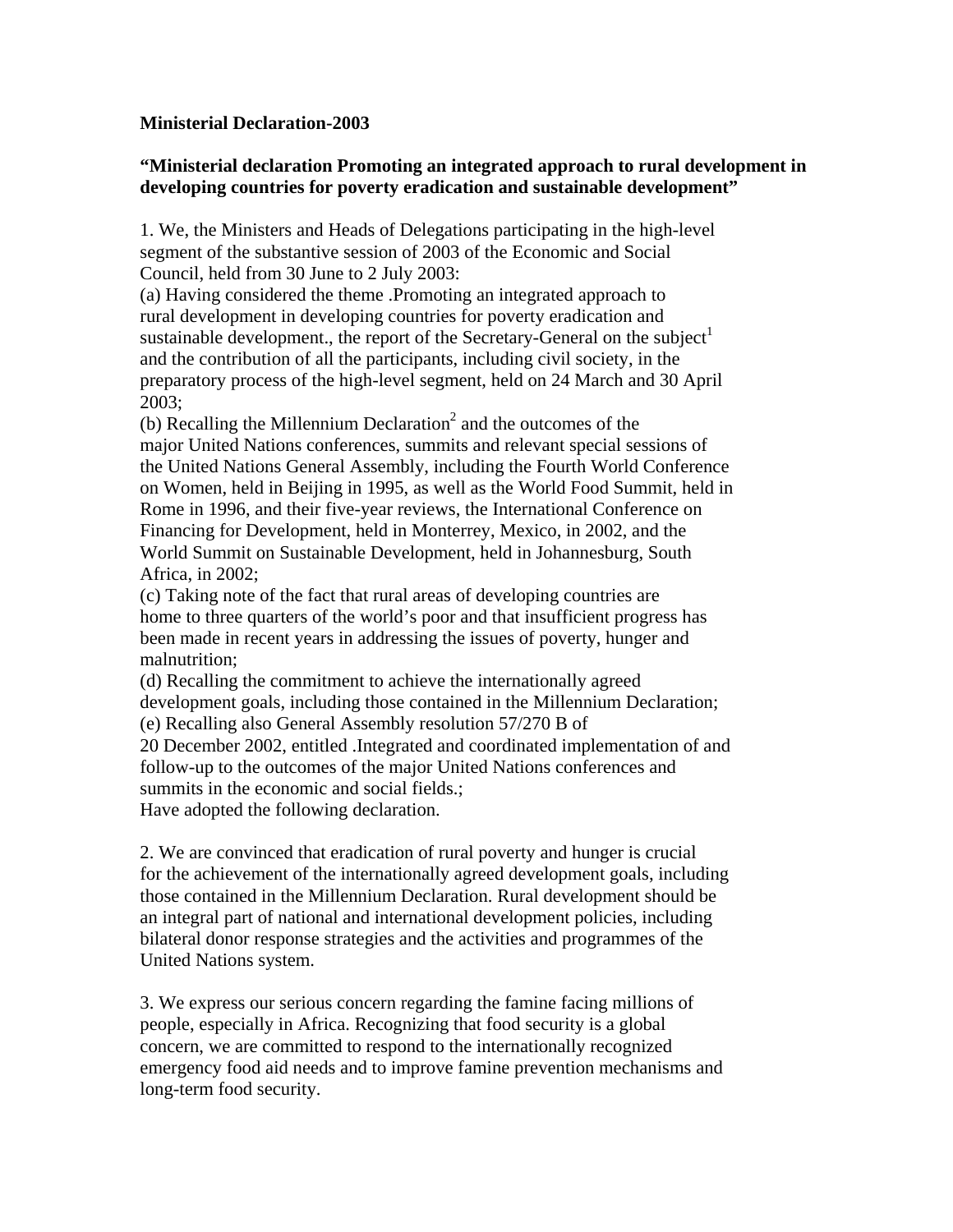4. Rural development should be pursued through an integrated approach, encompassing the economic, social and environmental dimensions, taking into account the gender perspective and consisting of mutually reinforcing policies and programmes. This approach should be balanced, targeted, situation specific, locally owned, include local synergies and initiatives and be responsive to the needs of rural populations.

5. Rural development is the responsibility of each country and is predicated on an enabling national environment. An enabling international economic environment is important to support effective national development efforts, including rural development efforts. An enabling environment combines effective and coherent policies, good governance and accountable institutions at national and international levels as well as the promotion of gender equality and the promotion and protection of human rights and fundamental freedoms, including the right to development. Robust, broad-based and equitable economic growth as well as human resource development are needed to fight rural poverty.

6. In this regard, despite serious efforts to achieve progress, important issues in the implementation of the Doha Ministerial Declaration of the World Trade Organization, adopted at Doha on 20 November 2001,<sup>3</sup> are still outstanding, in particular regarding the commitments under the said declaration for, inter alia, comprehensive negotiations aimed at substantial improvements in market access. In the agricultural sector, without prejudging the outcome of negotiations, reductions of, with a view to phasing out, all forms of export subsidies, substantial reduction in trade-distorting domestic support and enhanced market access is needed. We recall that special and differential treatment for developing countries shall be an integral part of all elements of the negotiations and shall be embodied in the schedules of concessions and commitments and as appropriate in the rules and disciplines to be negotiated, so as to be operationally effective and to enable developing countries to effectively take account of their development needs, including food security and rural development. We take note of the non-trade concerns reflected in the negotiating proposals submitted by members and confirm that non-trade concerns will be taken into account in the negotiations, as provided for in the Agreement of Agriculture.

7. As for non-agricultural products, we call for reduction or, as appropriate, removal of non-tariff barriers, tariff peaks, high tariffs and tariff escalation to enhance market access, in particular for products of export interest to developing countries.

8. These matters must be urgently addressed by members of the World Trade Organization in order to ensure full implementation of the Doha Ministerial Declaration, including regarding implementation issues and special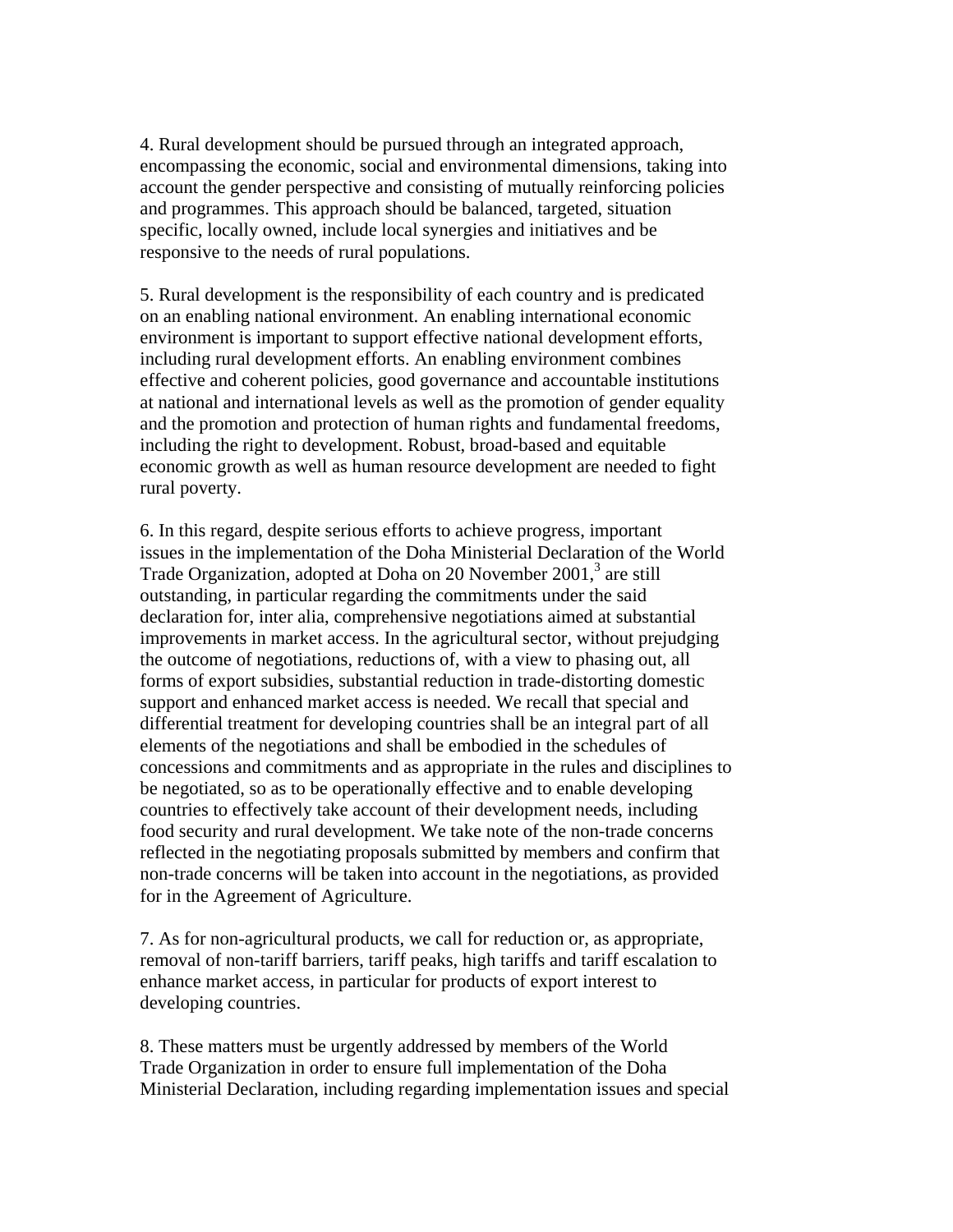and differential treatment, and to make a success of the Ministerial Conference of the World Trade Organization to be held in Cancun, Mexico, in September 2003.

9. We invite members of the World Trade Organization to implement the commitments regarding trade-related technical assistance and capacity-building for developing countries, in particular the least developed countries, so that they can benefit from liberalized trade opportunities and adopt measures to reduce supply-side constraints, including by improving productivity and product diversification and enhancing competitiveness and community-based entrepreneurial capacity. We urge them to facilitate the accession of developing countries to the Organization, in particular the least developed countries and countries with economies in transition, taking into account the individual level of development of each country that applies for membership. In this regard, we welcome the recent agreement of the Organization to facilitate the accession of the least developed countries.

10. We recognize the vulnerability of the commodity-dependent developing countries, in particular the low-income countries, to market fluctuations and stress the need to support their efforts for the diversification of exports as a means of increasing export earnings and improving terms of trade and to address the impact of the instability of commodity prices. In this context, it is very important to empower commodity producers in developing countries to insure themselves against risk. We underscore the need for reforming the existing facilities to respond to the needs of the rural poor.

11. We urge developed countries that have not done so to make concrete efforts towards the target of 0.7 per cent of gross national product as official development assistance to developing countries and 0.15 to 0.20 per cent of gross national product of developed countries to least developed countries, as reconfirmed at the Third United Nations Conference on Least Developed Countries, and we encourage developing countries to build on progress achieved in ensuring that official development assistance is used effectively to help achieve development goals and targets. We acknowledge the efforts of all donors, commend those donors whose official development assistance contributions exceed, reach or are increasing towards the targets, and underline the importance of undertaking to examine the means and time frames for achieving the targets and goals.

12. Food security, rural and agricultural development must be adequately addressed in the context of national development and poverty eradication as well as in multilateral and bilateral donor response strategies. To that end, we deem it necessary to increase productive investment in rural and agricultural development to achieve lasting food security. We take note with satisfaction of the undertakings made by the members of the Group of Eight, as contained in the Action Plan against Famine, especially in Africa, adopted in Evian, France,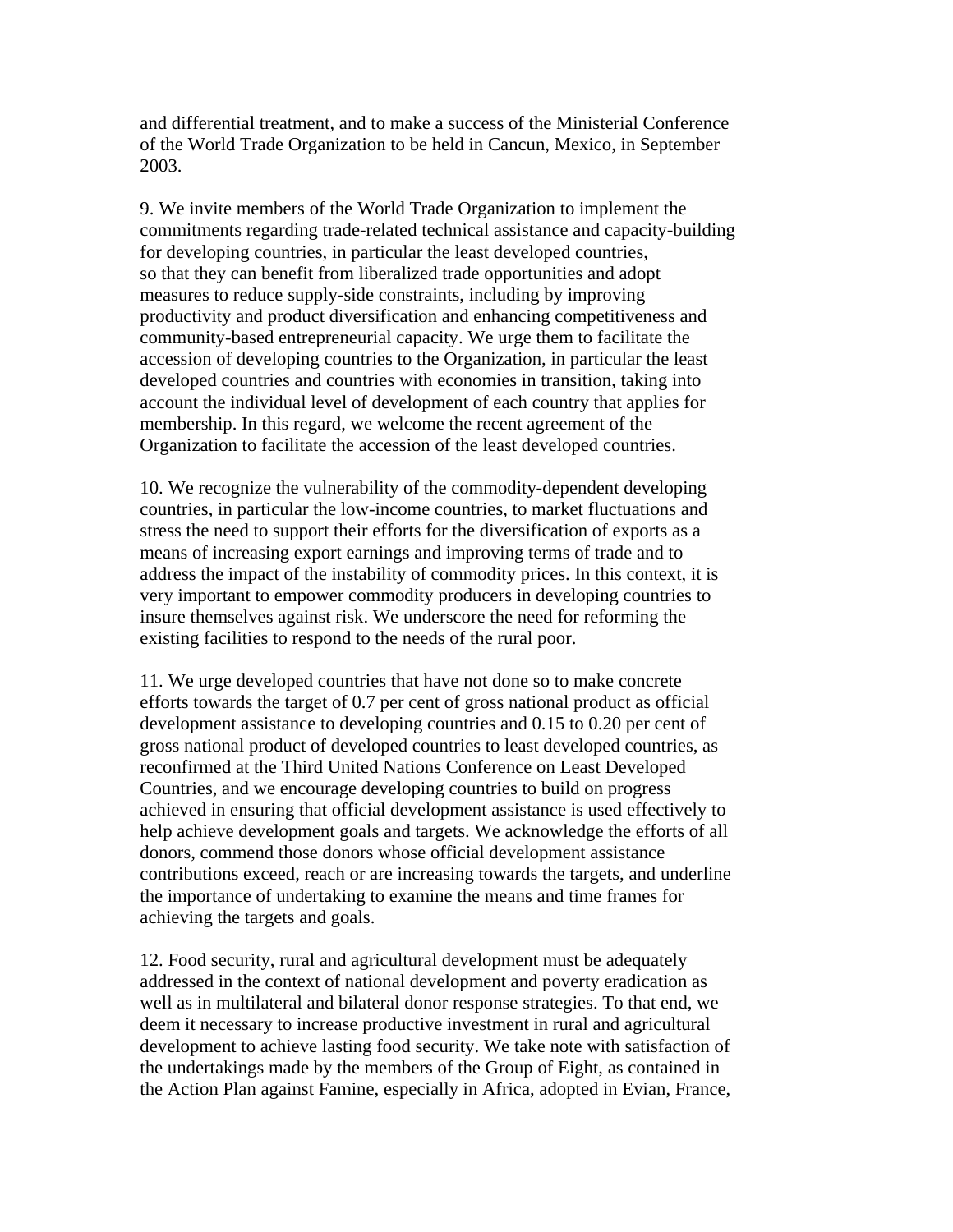on 3 June 2003, to work towards reversing the decline of official development assistance to agriculture and increasing trade opportunities for developing countries.

13. External debt relief can play a key role in liberating resources that can then be directed towards activities consistent with attaining sustainable growth and development, and therefore, debt relief measures should, where appropriate, be pursued vigorously and expeditiously, including within the Paris and London Clubs and other relevant forums. Noting the importance of re-establishing financial viability for those developing countries facing unsustainable debt burdens, we welcome initiatives that have been undertaken to reduce outstanding indebtedness and invite further national and international measures in that regard, including, as appropriate, debt cancellation and other arrangements.

14. We are committed to empowering poor women and men to play a full and effective role in their development by enabling them to have a larger voice in decision-making processes, including: resource allocation; promoting mechanisms, including the self-organization of poor people, to influence the market and public policies; and ensuring that poor rural people and their organizations have the opportunity to participate fully in the design, development and implementation of rural development strategies and programmes.

15. We are also committed to the empowerment of rural women at all levels and in all aspects of rural development, including agriculture, nutrition and food security, and to ensuring that the work of women is recognized and valued. We will ensure women's equal access to land, property, adequate housing, economic opportunity, credit, education, skills training and health care, economic welfare, the right to inheritance and the right to contractual agreements, as well as empowerment through full participation in decision-making at all levels.

16. We call for greater access to financial services and labour markets for the rural poor, in particular women, indigenous people and vulnerable groups, and to this end we undertake to simplify existing mechanisms and to facilitate the establishment and strengthening of rural financial institutions, including micro-credit, savings and insurance facilities and cooperative ventures for rural development, as well as the development of professional associations and micro, small and medium-sized enterprises.

17. We resolve to promote broad-based economic growth in developing countries and countries with economies in transition by strengthening sustainable agricultural and food policies, improving agricultural productivity, including for basic food commodities, and fostering non-farm rural economic activities.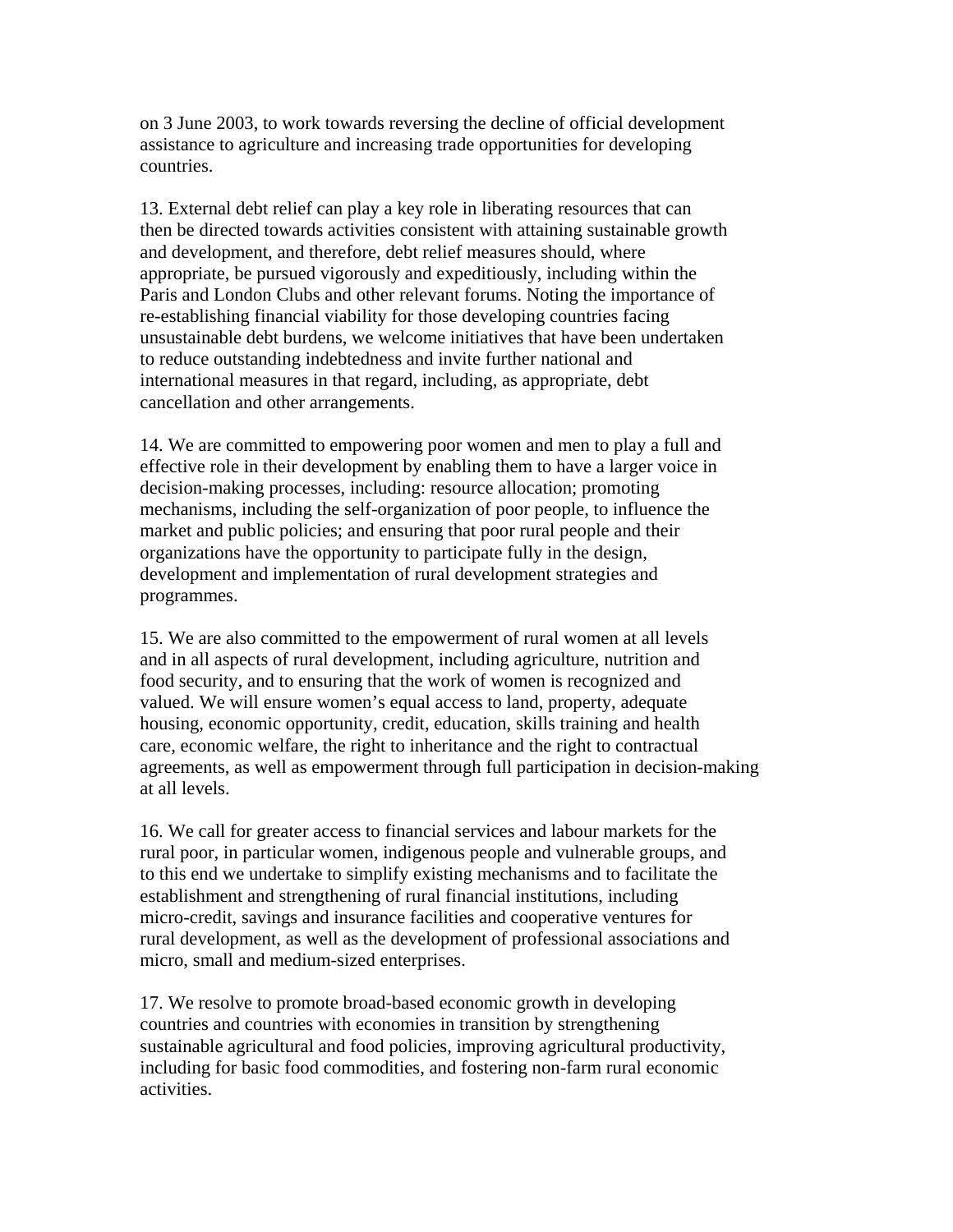18. We further resolve to enhance the livelihood of the rural poor by aiming to ensure that they have access to adequate quantities of safe and nutritious food and by creating productive and remunerative on- and off-farm employment opportunities, including through the diversification of the rural economy and employment-generating strategies. In this regard, we will encourage South-South cooperation, including the sharing of experiences and best practices.

19. We reaffirm that sustainable agriculture and rural development are essential to the implementation of an integrated approach to food security and safety in an environmentally sustainable way. We recognize the important role of rural populations in sustainably managing natural resources, including biodiversity, and in combating desertification and land degradation. We pledge to promote environmentally sound and sustainable natural resources management, including the implementation of integrated land management, sustainable forest management programmes and water-use plans and the use of traditional and indigenous knowledge and practices as well as modern technologies of sustainable resource use and management. We also acknowledge the need, subject to national legislation, to implement actions at all levels to recognize the rights of local and indigenous communities that are holders of traditional knowledge, innovations and practices and, with the approval and involvement of the holders of such knowledge, innovations and practices, to develop and implement benefit-sharing mechanisms on mutually agreed terms for their use.

20. We commit ourselves to strengthening the implementation of the United Nations Convention to Combat Desertification in Those Countries Experiencing Serious Drought and/or Desertification, particularly in Africa and to addressing the causes of desertification and land degradation, in order to maintain and restore land, as well as poverty resulting from land degradation.

21. We recognize the key role of alternative development strategies for sustainable development of the rural areas affected by the illicit cultivation of narcotic plants and call for the promotion of such strategies.

22. We call for concrete steps at both the national and international levels to mobilize public and private investment as well as to enhance access to credit for the development of the physical rural infrastructure in order to enhance productivity and improve access to markets and information.

23. We recognize that research and its effective application are crucial for the development and implementation of appropriate new technologies that are pro-poor and raise on- and off-farm productivity. To that end, we underline the need for measures to increase investment in agricultural research, including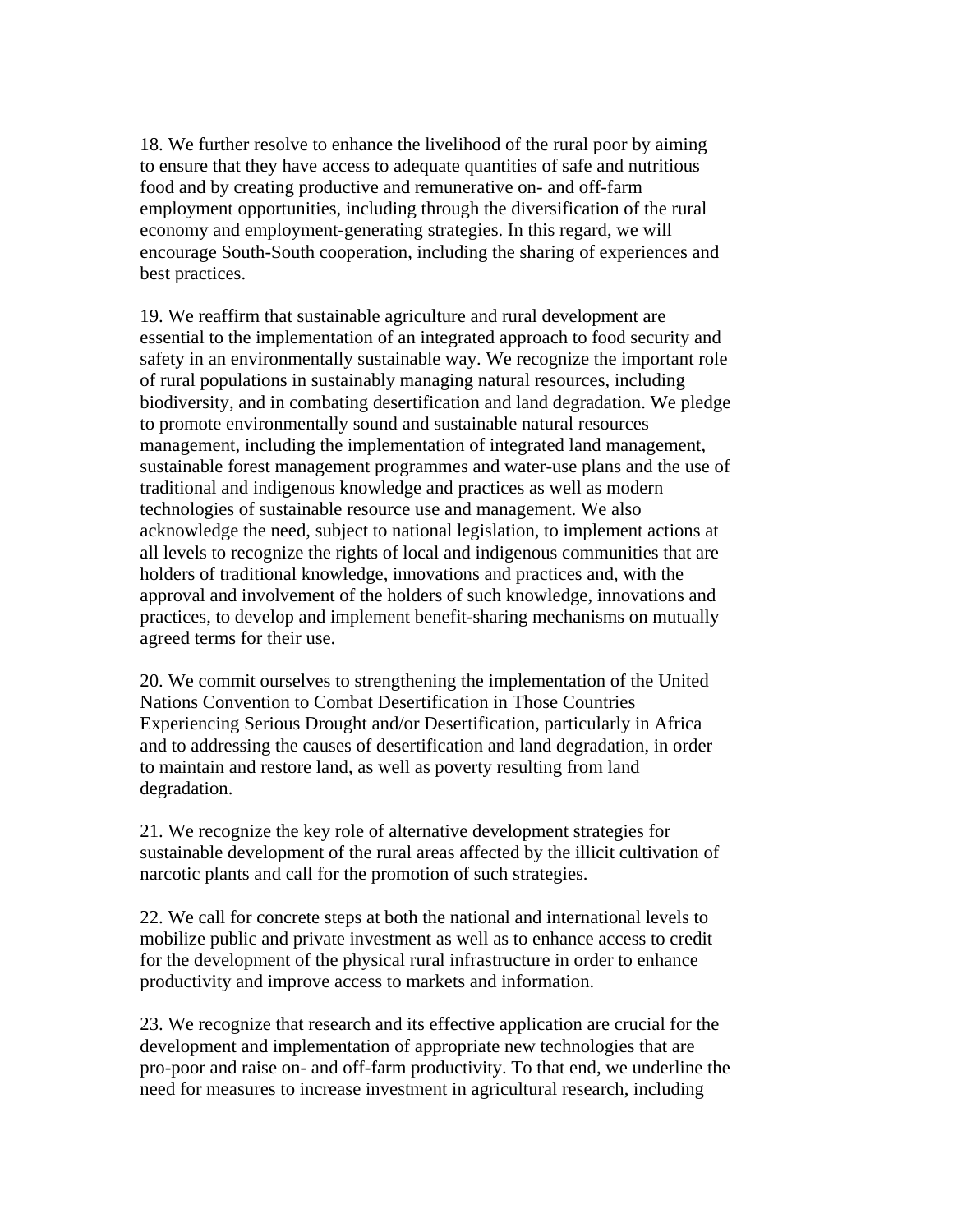modern technologies, natural resources management and capacity-building. We also call for measures to enhance and expand access to information and communication technologies in the rural areas of developing countries and countries with economies in transition.

24. We recognize the crucial importance of enhanced access of the rural poor, women and men, to productive assets, in particular land and water, and stress that priority attention should be given to the adoption of policies and the implementation of laws that guarantee well-defined and enforceable land- and water-use rights and promote legal security of tenure, recognizing the existence of different national laws and/or systems of land access and tenure.

25. We also call for enhanced access to social services for poor people in rural and remote areas. We are committed to improving access to quality education for the rural poor, especially the girl child, through increased investment and full utilization of modern techniques and technologies, including the establishment of remote education systems.

26. We recognize the critical link between HIV/AIDS, malaria, tuberculosis, cholera, typhus and other serious diseases and rural development, as well as their negative impact on the agricultural sector. We also recognize the importance of health, including reproductive health, to: rural development and the eradication of poverty; reducing infant, child and maternal mortality; combating HIV/AIDS; and promoting equality and empowerment among the rural poor, especially women.

27. We emphasize that full implementation of the Doha Declaration on the Agreement on Trade-Related Aspects of Intellectual Property Rights and public health, adopted by the World Trade Organization at Doha on 20 November 2001,<sup>4</sup> including its paragraph  $\overline{6}$ , is important for tackling public health problems, especially those resulting from HIV/AIDS, tuberculosis, malaria and other epidemics.

28. We are deeply concerned about the devastating impact of the global HIV/AIDS epidemic, which undermines efforts to eradicate poverty. We recognize that HIV/AIDS has serious debilitating consequences for societies, particularly in Africa. We are therefore committed to the mainstreaming of HIV/AIDS concerns into rural development planning, including poverty eradication and food security strategies and multi-sectoral development activities covering economic and social aspects, taking into account the particular situation of rural women.

29. Bearing in mind that the majority of indigenous people live in rural areas, we recognize the need to implement policies and programmes to eradicate poverty and achieve sustainable development that are focused on them, taking into account their traditional knowledge and their special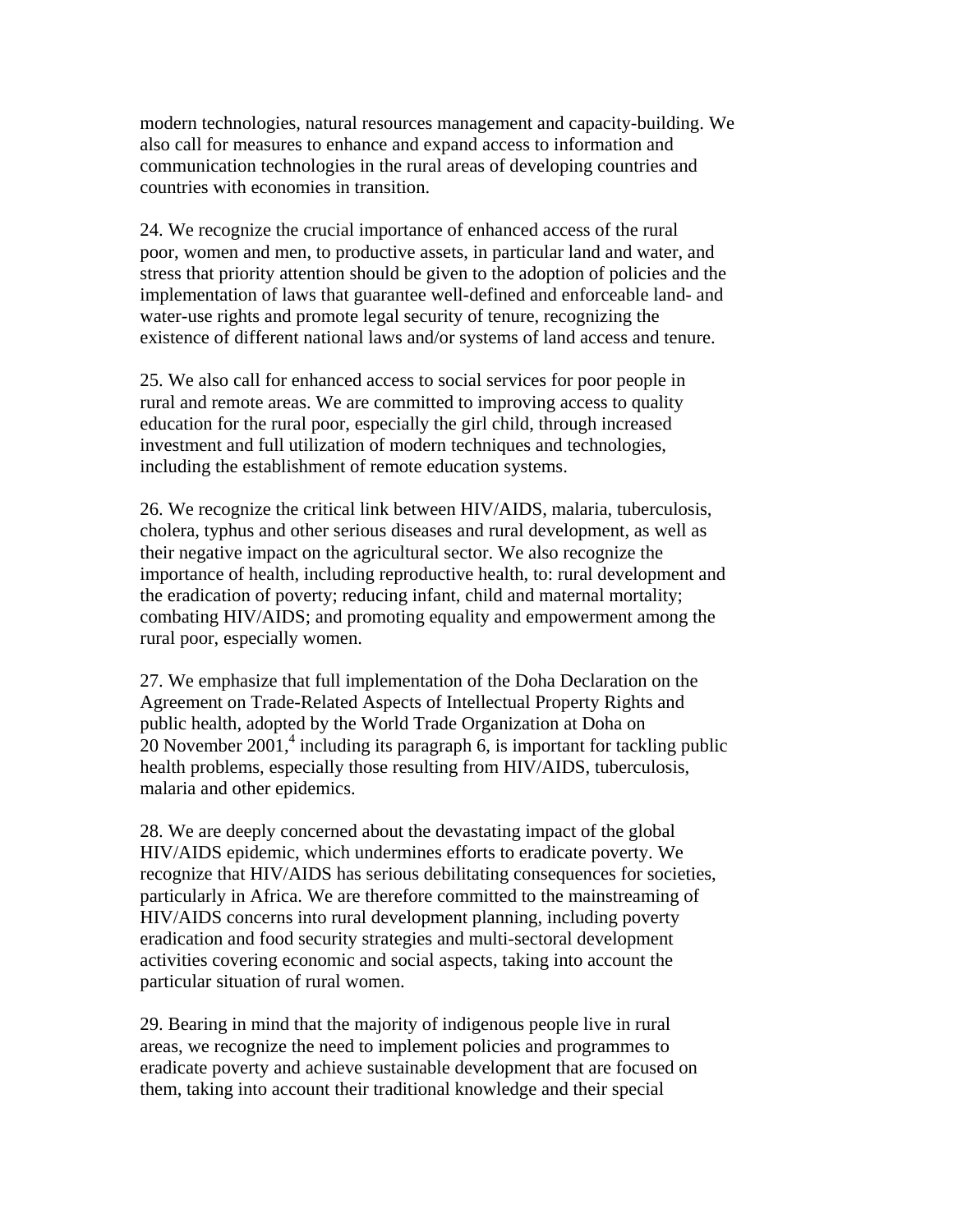relationship with the land.

30. We reaffirm the goal of expanding access to safe drinking water and basic sanitation, particularly in the rural areas of developing countries and countries with economies in transition, and express our resolve to the expeditious realization of that goal, in accordance with the commitments contained in the United Nations Millennium Declaration and the Johannesburg Plan of Implementation of the World Summit on Sustainable Development.<sup>5</sup>

31. We also reaffirm the need to improve access to reliable, affordable, economically viable, socially acceptable and environmentally sound energy services and resources, taking into account national specificities and circumstances, through various means, such as enhanced rural electrification and decentralized energy systems, increased use of renewables, cleaner liquid and gaseous fuels and enhanced energy efficiency, as well as by intensifying regional and international cooperation in support of national efforts, including through capacity-building, financial and technological assistance and innovative financing mechanisms, including at the micro- and meso-levels, recognizing the specific factors for providing access to the poor.

32. We undertake to promote rural-urban linkages by developing and strengthening a system of intermediate-size secondary and tertiary towns to stimulate rural development, as well as to minimize the negative impacts of rural-urban migration. At the same time, we will encourage programmes and policies designed to strengthen rural service centre and small town systems, including strengthening institutions and mechanisms for local or regional planning.

33. We are committed to responding effectively to Africa's special needs for achieving sustainable development and to lending our full support to the development and implementation of national policies and programmes for rural development in Africa. To this end, we reiterate our support for the priorities of the New Partnership for Africa's Development and the call to channel financial, technical and other types of resources towards the priorities of the New Partnership, in particular infrastructural development, health services, education, water and agriculture. We underline the importance of implementing the initiatives contained in the New Partnership, in particular those designed to enhance market access and the diversification of production in African economies, which are vulnerable because of their dependence on primary production and natural resources-based sectors.

34. We recognize the special needs of the least developed countries and reaffirm our commitment to the implementation of outcomes of the Third United Nations Conference on Least Developed Countries, in particular the elements related to rural development, enhanced market access and provision for enhanced technical assistance and support for capacity-building.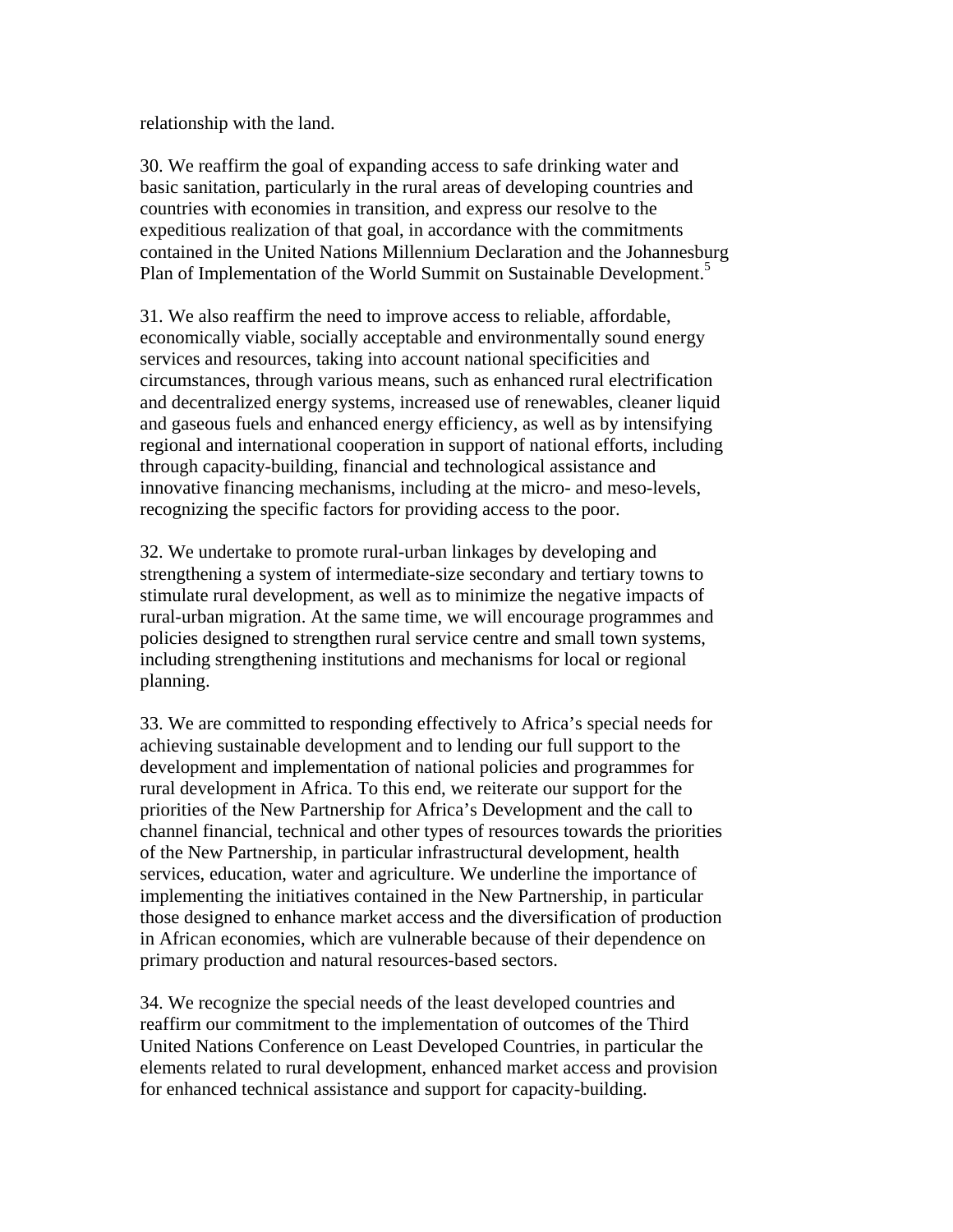35. Recognizing also the special challenges in rural development faced by small island developing States, we reaffirm our commitment to the implementation of the Programme of Action for the Sustainable Development of Small Island Developing States and emphasize in this regard the importance of the international meeting to be held in Mauritius in 2004. Noting also that the geographical situation of the landlocked developing countries is an added constraint on their efforts to promote rural development, we call for the implementation of specific actions related to the particular needs of those countries.

36. We underline the importance of partnerships at the national and international levels to foster collaboration among actors in different sectors. At the national and local levels, we will encourage local authorities, civil society, the private sector and local communities to launch partnerships that support and promote rural development. At the international level, we will facilitate and nurture alliances of Governments, donors, non-governmental organizations, civil society organizations and the private sector for the promotion of integrated rural development.

37. We welcome the work of the organizations of the United Nations system in eradicating rural poverty and promoting rural development and urge them to ensure that measures are implemented to simplify, harmonize and integrate assessment procedures and programming so as to reduce transaction costs and avoid additional procedural requirements for programme countries and enhance support for their efforts to achieve the internationally agreed development goals, especially those contained in the Millennium Declaration. We emphasize that national and international poverty reduction strategies should target rural areas and households more systematically by integrating poverty eradication and food security as well as environmental objectives more firmly in poverty reduction strategy papers, where they exist, as well as in common country assessments and the United Nations Development Assistance Framework. We urge the international and regional financial institutions to enhance their support for rural poverty eradication and rural development in developing countries and countries with economies in transition.

38. We commit ourselves to the implementation of the present declaration and call upon civil society, the organizations of the United Nations system and other relevant actors and organizations to lend their full support to the realization of the objectives of integrated rural development for poverty eradication and sustainable development. We agree to review progress or lack thereof in the implementation of the present declaration at the substantive session of the Economic and Social Council in 2005.